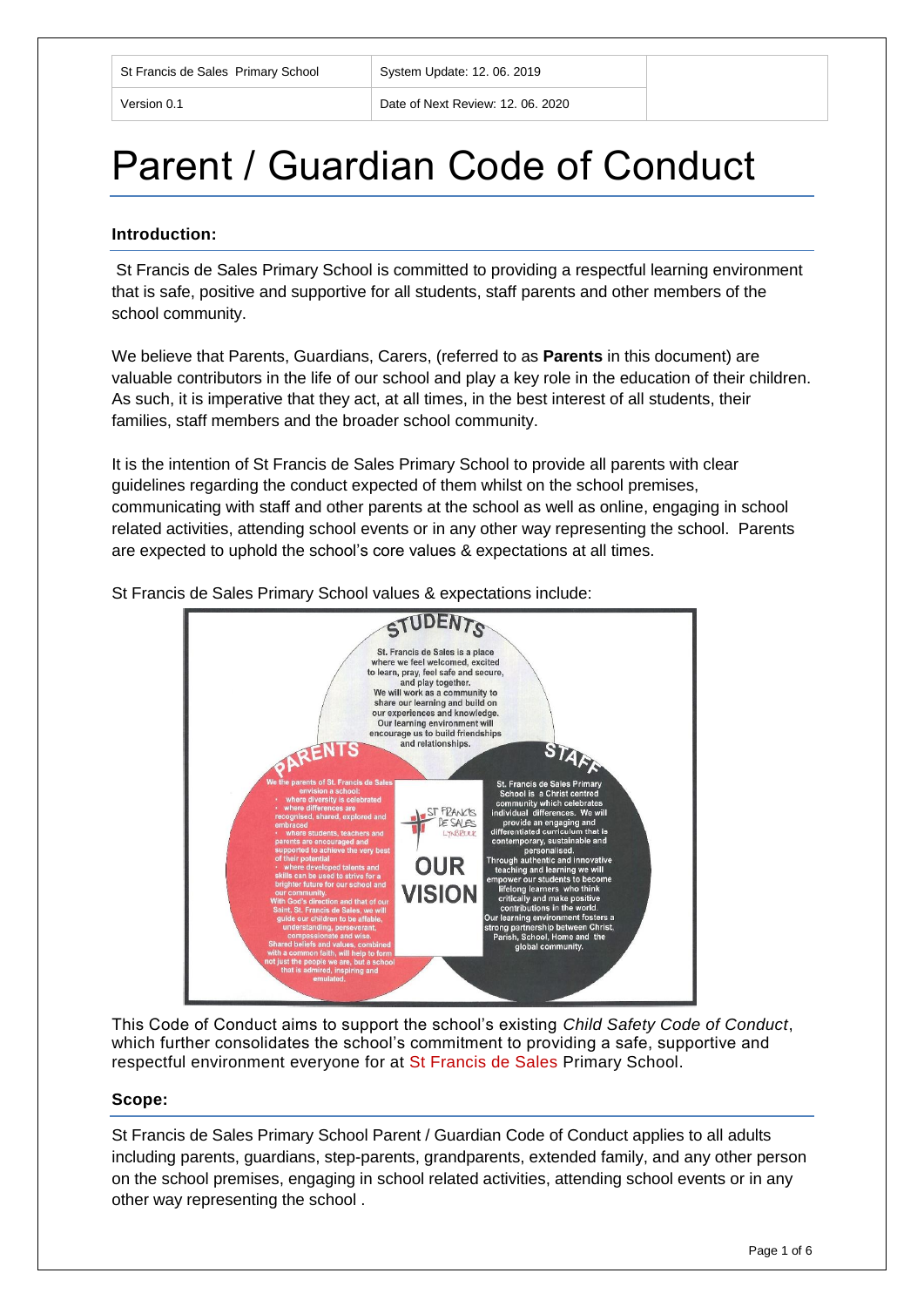| St Francis de Sales Primary School | System Update: 12, 06, 2019       |
|------------------------------------|-----------------------------------|
| Version 0.1                        | Date of Next Review: 12, 06, 2020 |

# **Our Culture of Respectful Relationships**

Among students, staff and parents we strive to develop the following:

- a respect for the innate dignity and worth of every person
- an ability to understand the situation of others
- a cooperative attitude in working with others
- open, positive and honest communication
- the ability to work respectfully with other people
- trusting relationships
- responsible actions.

#### **In promoting and upholding this culture, we expect that parents will:**

support the school's Catholic ethos, traditions and practices

support the school in its efforts to maintain a positive teaching and learning environment

understand the importance of healthy parent/teacher/child relationships and strive to build the relationships

adhere to the school's policies

treat staff, students and other parents with respect and courtesy.

#### **Implementation:**

When visiting St Francis de Sales Primary School Parents are required to:

- a) Sign in and out during school hours, via the school's Visitor Register, so that their presence in the school is acknowledged and recorded. This not only supports the school's commitment to Child Safety, but also all ensures their safety in the event of an emergency.
- b) Comply with all safety and emergency procedures implemented by the school and in the event of an emergency, whilst on school grounds, follow the instructions given by any member of school staff.
- c) When attending any school assembly, morning gathering, celebration, mass or event, parents will listen respectfully, in the same manner required of students and staff, and will refrain from creating any inappropriate noise or disturbance during performances, prayers or speeches by the Principal, staff members, students, visitors or other members of the school community.
- d) Not to discipline any child, including their own, or speak to any child about their behaviour. This is the role of staff members and all parents are required to respect this.
- e) Treat others visitors to the school with courtesy & respect including the clergy, members of parliament, representatives from the Catholic Education Department, allied health professionals or other educational consultants.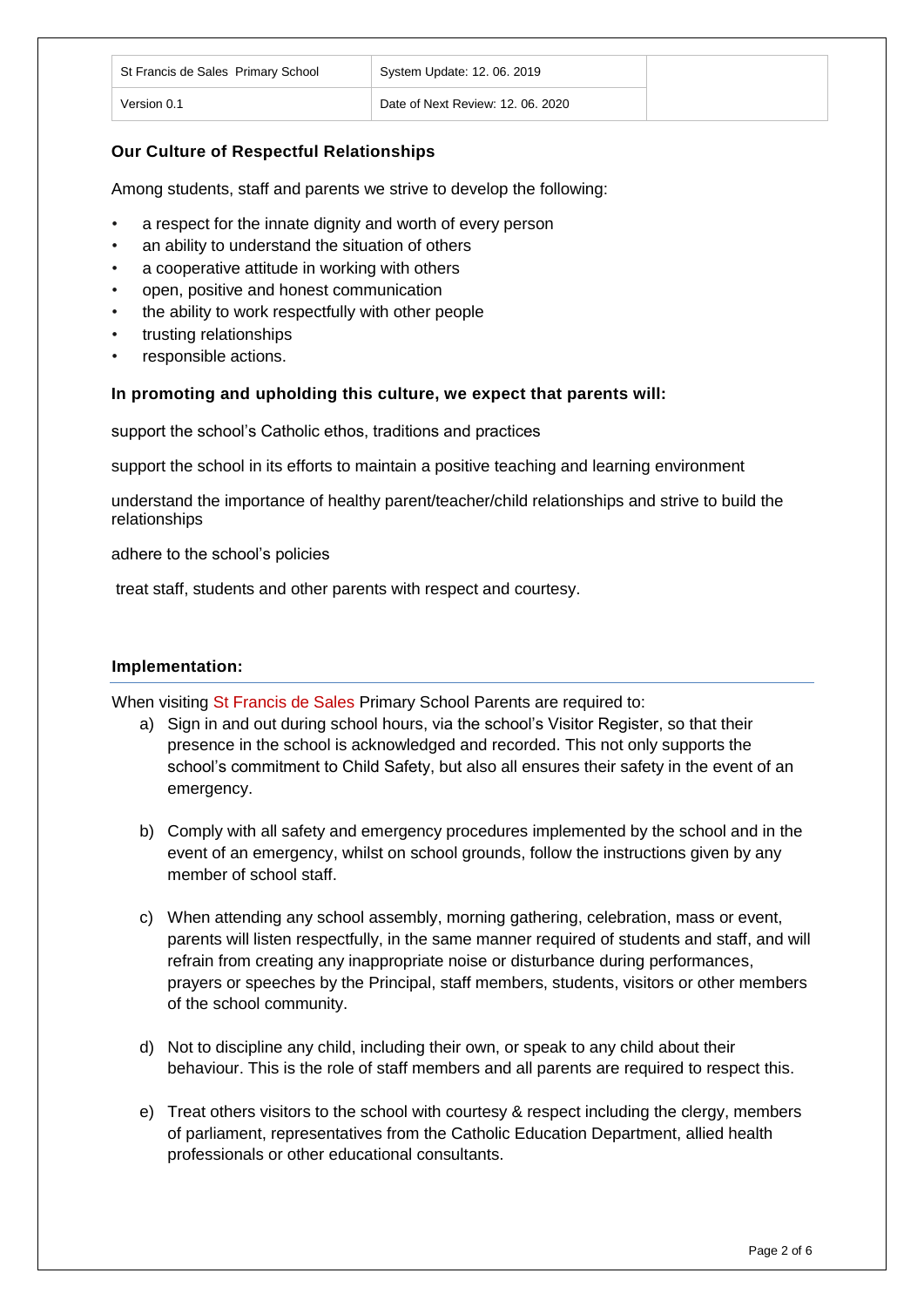| St Francis de Sales Primary School | System Update: 12. 06. 2019       |
|------------------------------------|-----------------------------------|
| Version 0.1                        | Date of Next Review: 12, 06, 2020 |

- f) When visiting a classroom parents accept the authority of the supervising staff member/s. Staff members value and respect parental involvement and assistance, but they may ask a parent to leave the classroom or class activity for any reason including, but not limited to:
	- i. Parental assistance not being required at the time;
	- ii. Parental assistance in the classroom or at the activity is disturbing or distracting to any student or member of staff;
	- iii. The parent is not in control of their emotions.

# **Ethical Conduct:**

When attending St Francis de Sales Primary School or any school-related event, parents must:

- a) Refrain from engaging in malicious or judgemental gossip (either directly or online) and ensuring that anything they say about others is fair and truthful;
- b) Refrain from actions and behaviour that constitutes bullying, harassment, discrimination or vilification;
- c) Refrain from offensive, racist, sexist, insulting or derogatory language or conduct. This includes wearing clothing with offensive words or insignias;
- d) Dress appropriately according to the occasion;
- e) Not take a photo or video recording of another student or parent without their consent;
- f) Not post a photo or video recording of a child that is not their own on social media without obtaining consent from the child's parent beforehand;
- g) Disclose the personal details of a student or parent to another person without consent.
- h) Not smoke on school grounds within four metres of any entrance (Victorian Law);
- i) Not possess alcohol on school grounds, unless the event has been sanctioned by the School;
- j) Never possess illicit drugs on school grounds;
- k) Not attend school events if affected by alcohol or other intoxicants; and
- l) Show proper care and regard for school property and the property of others.

#### **Communication & Interaction with Staff & Other Parents:**

All members of the school community including staff and other parents are entitled to feel respected and safe. To achieve this, parents are reminded that their actions should not create any unnecessary stress or anxiety.

When communicating, staff members and other parents must: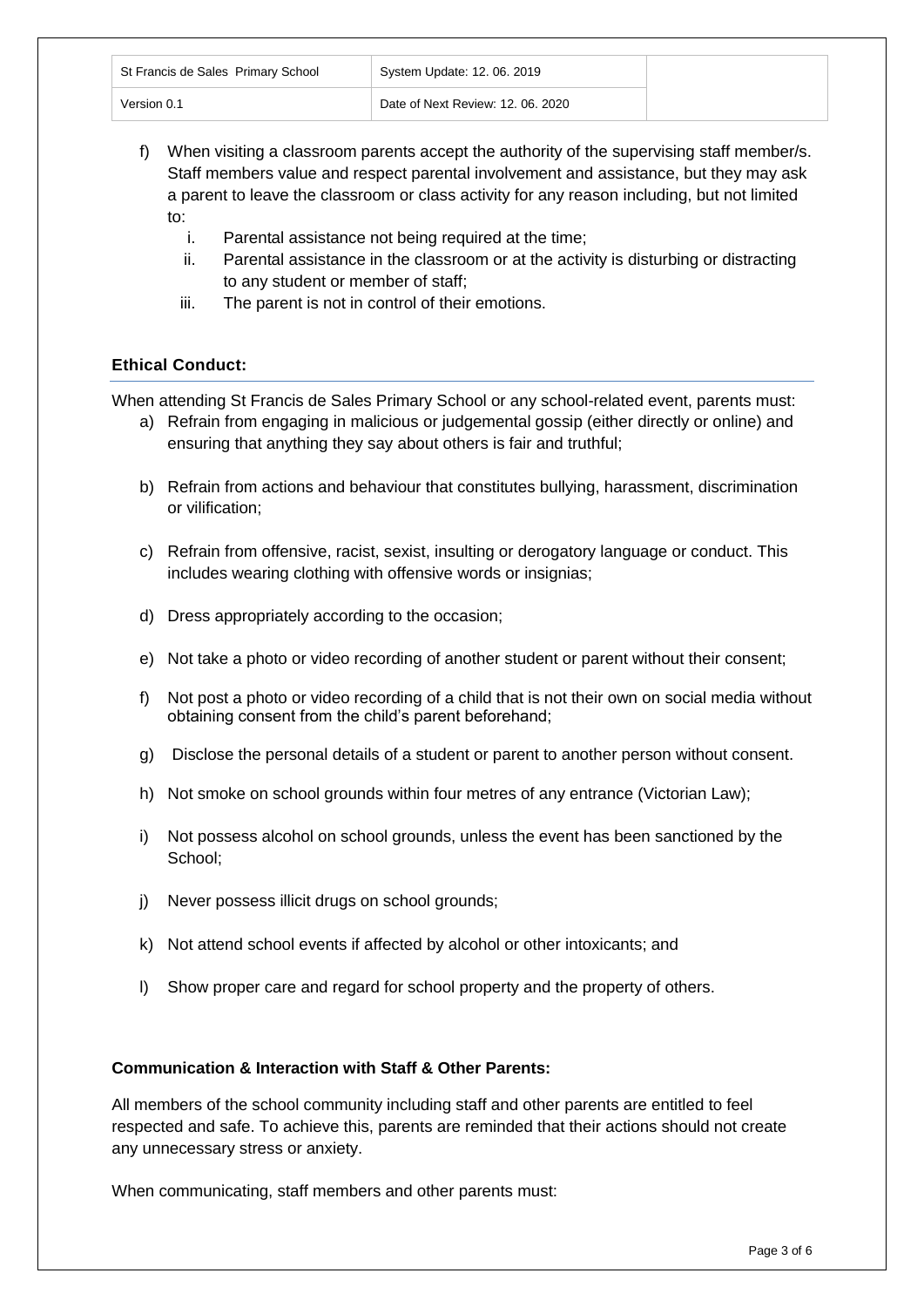| St Francis de Sales Primary School | System Update: 12. 06. 2019       |
|------------------------------------|-----------------------------------|
| Version 0.1                        | Date of Next Review: 12, 06, 2020 |

- a) Interact civilly with staff, students and other parents at all times;
- b) Not use abusive language or expletives, raise their voice, intimidate, use aggressive hand gestures, insult or engage in violent behaviour to anyone on school grounds or at any school-related events;
- c) Ensure that physical contact with students is appropriate given the age of and relationship with the student such that questions of impropriety do not arise;
- d) Not discipline or raise their voice or get involved in verbal altercations with another parent or child under any circumstances;
- e) Parents must respect the privacy of other students, parents, staff, and volunteers within the school community;
- f) Advise the school of areas of potential conflict, such as parenting and family court orders in accordance with relevant laws;
- g) The school expects parents to behave lawfully on school grounds and observe the terms of any order, obligation or undertaking they may be subject to.

#### **Direct Communication with the Principal & Staff Members:**

The priority for staff members at St Francis de Sales Primary School is the welfare and education of all students at our school. The school Principal & staff members are therefore not required to respond to emails and telephone calls instantaneously. They will; however, ensure that they attend to all correspondence within a reasonable timeframe. Parents are also reminded that a response to communication should not be expected outside normal working hours or during school holidays unless it is an emergency.

The time available for parents to meet with members of staff is limited and must be scheduled when this does not disrupt learning time. When arranging to meet with a member of staff, parents must communicate the reason for the meeting and allow the staff member time to prepare, unless there is a genuine emergency that needs to be addressed.

All correspondence with the Principal and staff members should be courteous and respectful at all times.

#### **The Use of Social Media:**

Despite the range of positive uses of social media, parents must be mindful that there are also a number of ethical and legal issues associated with its use, which can directly or indirectly affect the welfare of staff members, students, other parents and the school's reputation.

When using Social Media, Parents must:

- a) Never make contact with any student (other than their own) using any form of social media. This is a breach of the school's Child Safety Code of conduct and may be considered 'Grooming' In accordance with the Victorian Crimes Act 1958 - Sect 49m;
- b) Never post images or videos of other students without prior consent from their parents;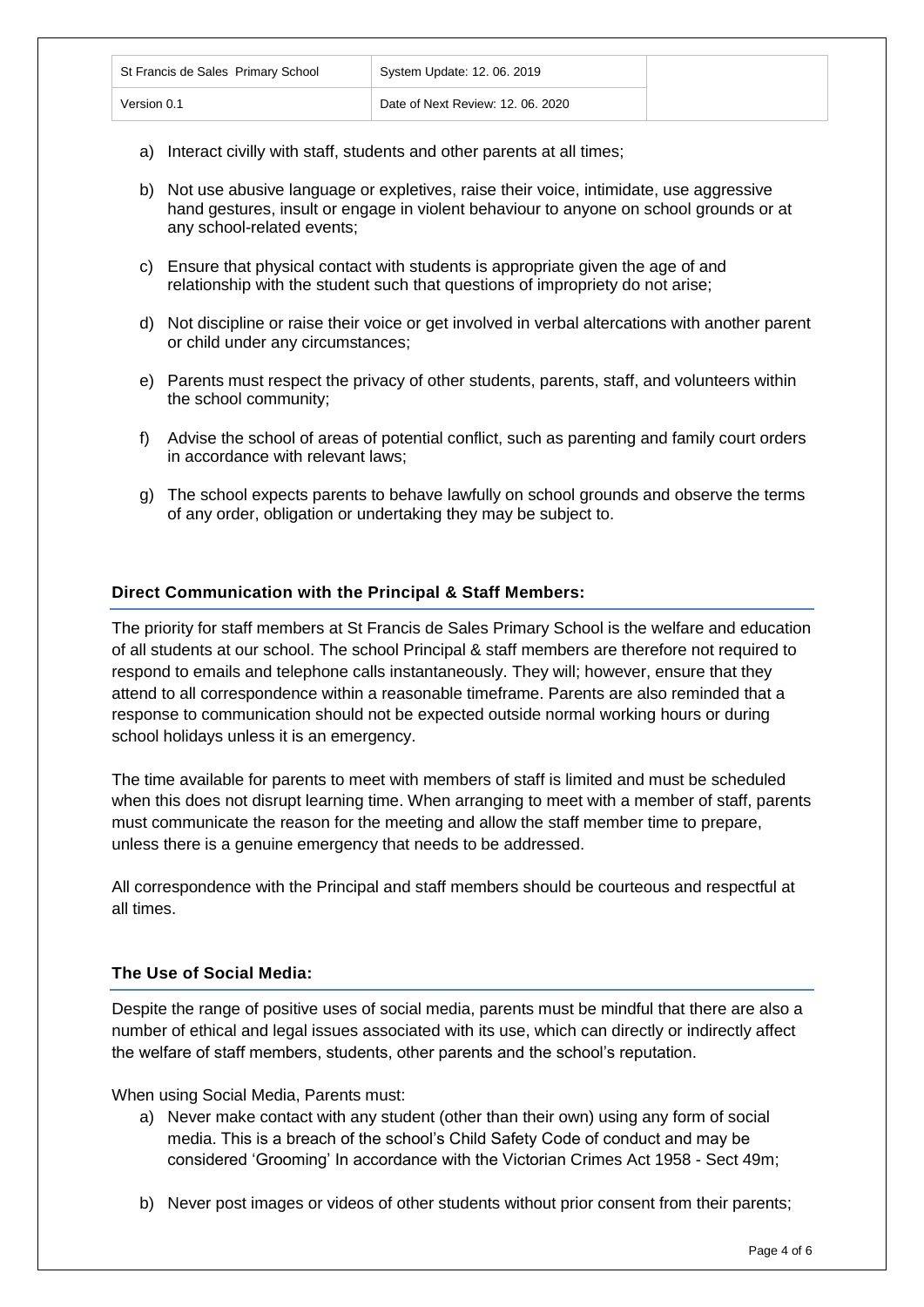| St Francis de Sales Primary School | System Update: 12, 06, 2019       |
|------------------------------------|-----------------------------------|
| Version 0.1                        | Date of Next Review: 12, 06, 2020 |

- c) Not discuss or mention the school, its staff or any members of the school community in a negative, rude, aggressive, abusive or defamatory way;
- d) Be respectful to staff, volunteers, other parents, and/or students;
- e) Not use it as a means to voice grievances about the school members of staff, other students or parents;
- f) Make reasonable efforts to ensure that their children comply with the school's Child Safety, Information Communication Technology (ICT) and Social Media Policy;
- g) Never disclose any confidential information relating to other parents, staff members, volunteers, and/or students to third parties without the individual's express consent;
- h) Never post sexually inappropriate or other material that may damage the reputation of the School.

# **Complaints**

The school takes seriously any issues that are brought to its attention. If parents express their concerns to the school, they can expect to be treated with courtesy and respect in order to try to resolve the matter.

As a general guide, minor issues may be raised with the child's teacher. Cases of more serious inappropriate conduct or misconduct ought to be directed to the Principal.

When making a complaint parents should refer to the School's Complaints & Grievances Policy, which is available on the School Website; and parents must follow the procedures outlined in this Policy. It is a breach of this Parent Code of Conduct to make a complaint in a way that is not consistent with the School's Complaints & Grievances Policy, especially when the complaint is about the Principal or other Staff Members.

In raising concerns on behalf of your child, or making a complaint about the school's practices or treatment of your child, **we expect that you will**:

- listen to your child, but remember that a different 'reality' may exist elsewhere;
- observe the school's stated procedures for raising and resolving a grievance/complaint;
- follow specified protocol for communication with staff members, including making appointments at a mutually convenient time and communicating your concerns in a constructive manner;
- refrain from approaching another child while in the care of the school to discuss or chastise them because of actions towards your child. Refer the matter directly to your child's teacher for follow-up and investigation by the school.

In responding to your concerns or a complaint, **we expect that staff will**:

- observe confidentiality and a respect for sensitive issues
- ensure your views and opinions are heard and understood
- communicate and respond in ways that are constructive, fair and respectful